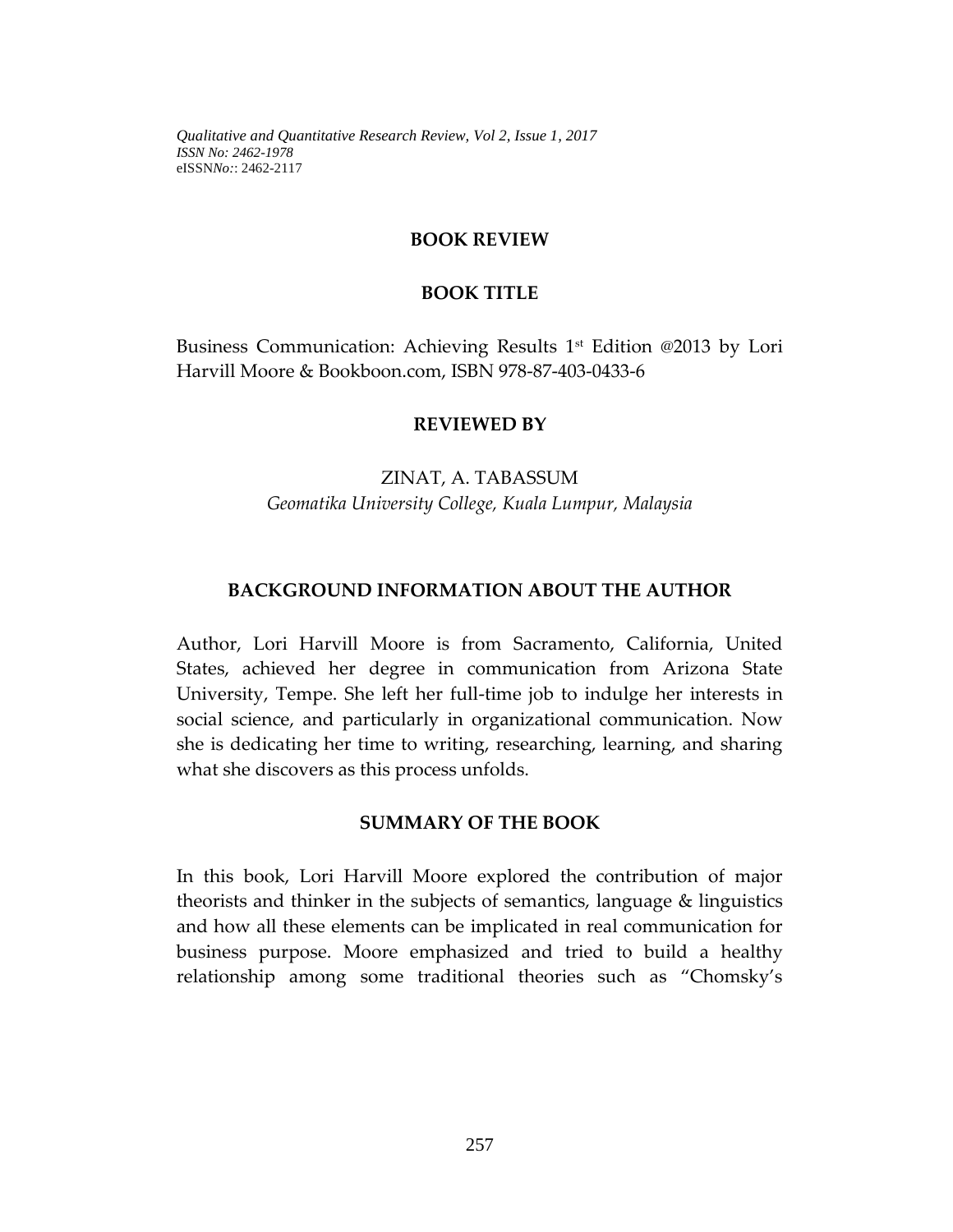Contribution", "S.I Hayakawa's Contribution" & "Shannon-Weaver Model".

Changing is the only permanent thing in the World and of course in business also. Changes won't affect the company if they design the initial communication correctly and follow it rigorously and at the same time ends it depends on the employees' capability to adapt the changing. Moore concerned that the company structure is not a big deal whether it is hierarchical or horizontal. The thing is all about communication whether verbal or written it should be dynamic and based on the collective experience.

Moore believes that the path of business communication is not very easy, but if you know the technique, it will be appreciable. For example, if any presenter says- "I am expert" directly or tries to show this through body language, the audience won't feel free to seek clarification of the materials. But if in the same situation the presenter talks like this way- "I have the knowledge to share". It means that the presenter invites feedback and a lively idea exchange. So the way of using words is the crucial part for business communication.

The author focused on the contribution of Noam Chomsky, and it is based on universal grammar. S.I. Hayakawa, a semanticist who developed the relation between language and behaviour. Moore told that effective communication shouldn't necessarily be free of abstraction but need to use the conjunction with descriptive language to explain the complex phrases.

The most common communication errors were witnessed by Moore when she worked in various industries. It is realized that within the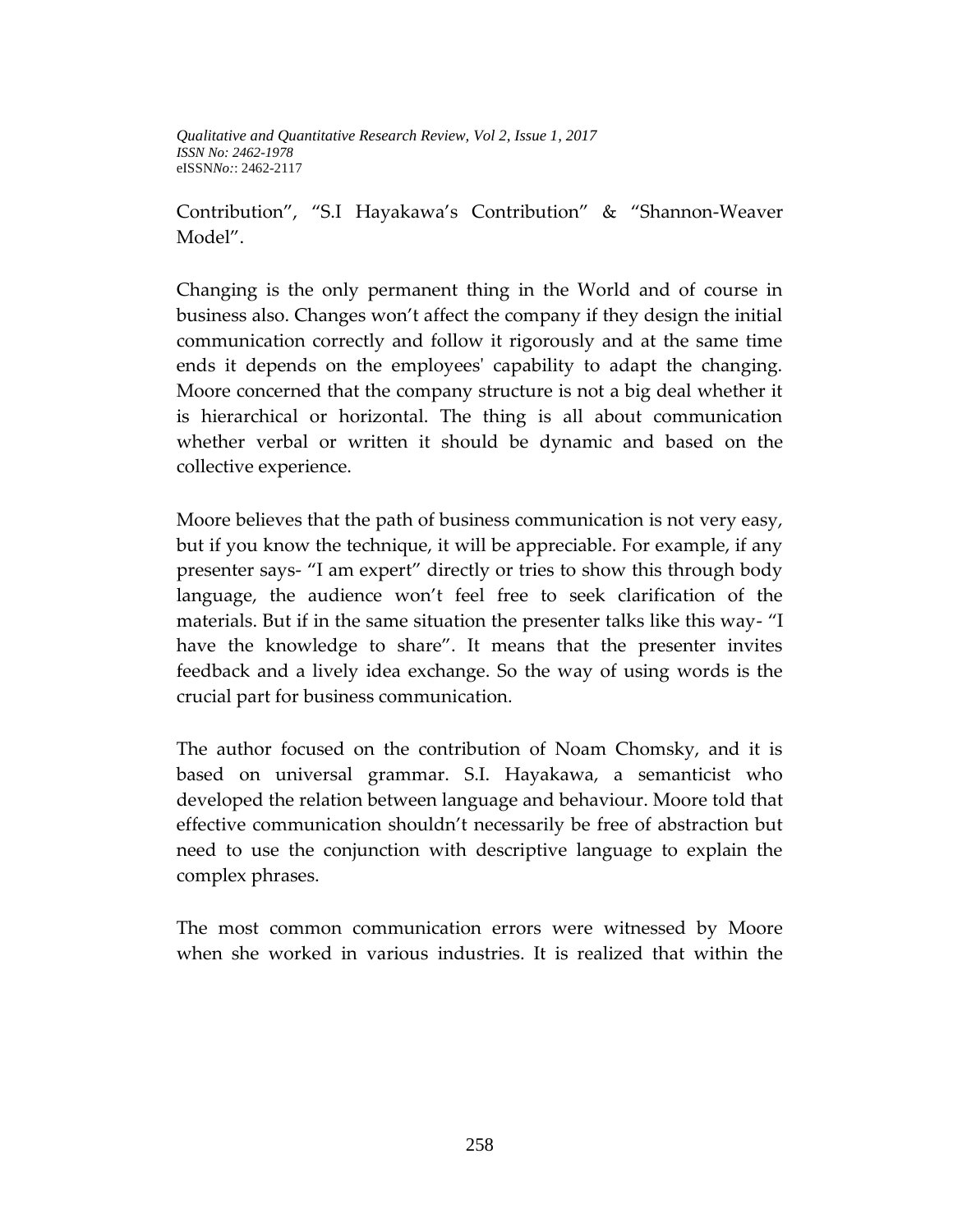company employees should have internal communication to share information to achieve the standard outcome.

External communication links with audience & public. So, the company has some challenges here, and the most sensitive sector is marketing because a miscommunication from marketing department can ruin the business. She devoted the rest part of the book to the actionable recommendations in the sake of optimizing the positive outcomes in both internal and external in Business. Basically, this book contains five sections, titled:

- 1. From Sumer to Social Media.
- 2. Understanding Semantic Noise.
- 3. Internal Communication.
- 4. External Communication.
- 5. Putting it all Together.

## **EVALUATION OF THE BOOK**

From the very beginning, Moore compared the old communication media to the modern system which can help the civilized society to track their communication skills. In the 1st part of the book, she emphasized that there are many kinds of available information, but the concern is to pick up the closest suitable information for the business purpose. She started by explaining one model which is called as "Shannon-Weaver Model" where the creator described and linked between communication process and information source. Now the question is how the interpersonal communication skill can be applied to the business situation for achieving the target result. She discussed the modernized technology as well.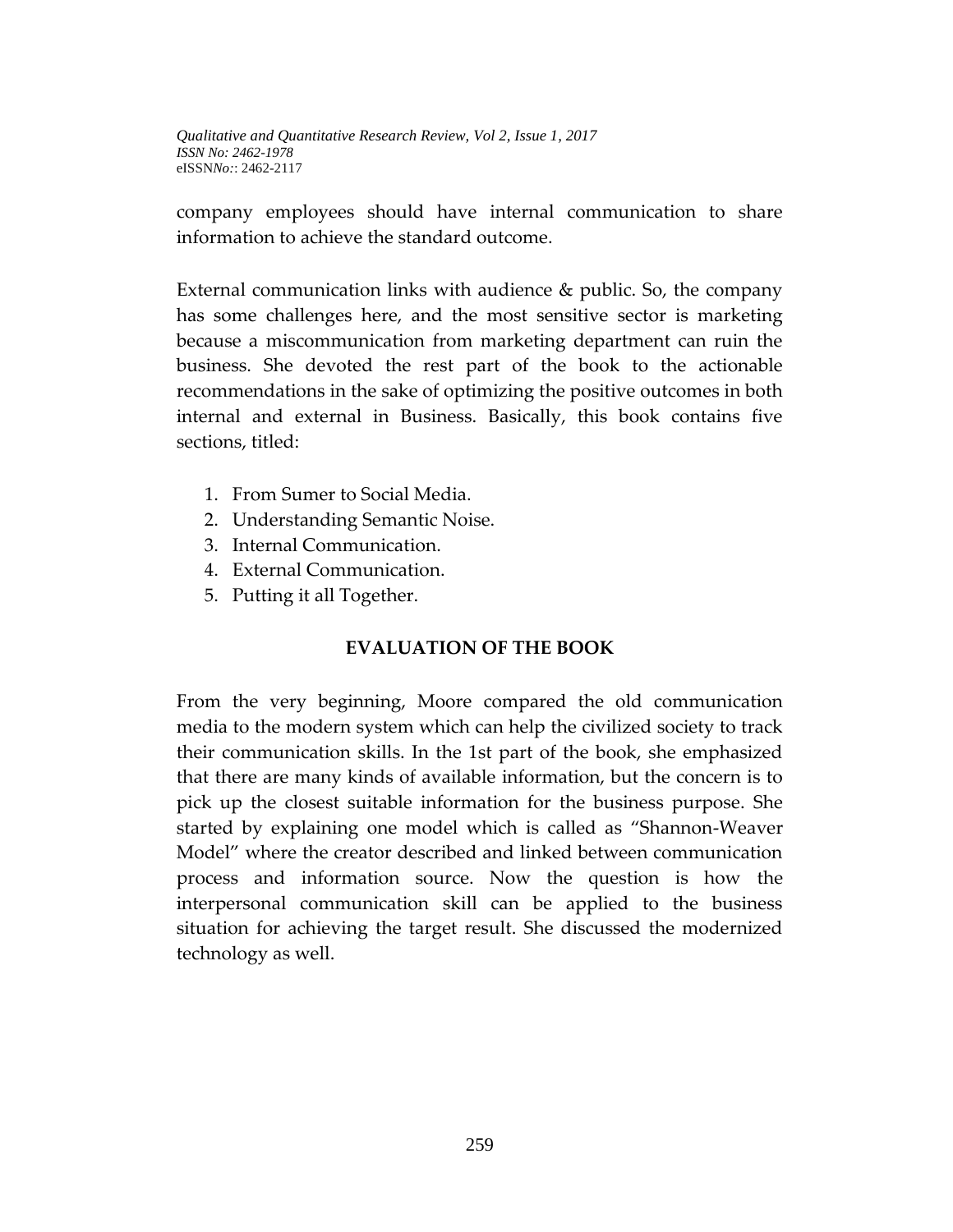In the 2nd section, Moore focused on semantics that means the study of meaning in language, and it also analyses the symbols and logic in language. Effective communication depends on senders & receivers sharing the same purpose. For the advanced technology, we are getting new words that can standardize the whole communication system. For example, "Interface" can be used to mean "Communication".

In the 3rd part, she talks about internal communication in which she addresses communication in project teams, how confident leader might dominate the decisions due to the indifferent attitude of others. She then discusses factors affecting the group performance such as structure, size, personalities and members' behaviour. The emphasis is made on advantages of the project-driven collaboration in which group leader collaborates with the team, and team members focus on the project objective instead of the individual member and feedback mechanism & participation that is essential for success. She talks about choosing various channels for communication such as power point, email and email with editable attachments.

In the 4th part, she talked about external communication. A company communicates with the public through its marketing, governmental relations, and community involvement programs. In marketing communication, there should be an actionable plan and that kind of information the group can coordinate such as press release, publications online, posting the message in the social media, blog, articles, email and camping.

Moore also mentioned that as the environmental impact of the company increases so does the community outreach. Finally, in the last sections, she summarizes by telling about business writing, emails, minutes, instructions, report, and practical speaking skills. It reveals how the